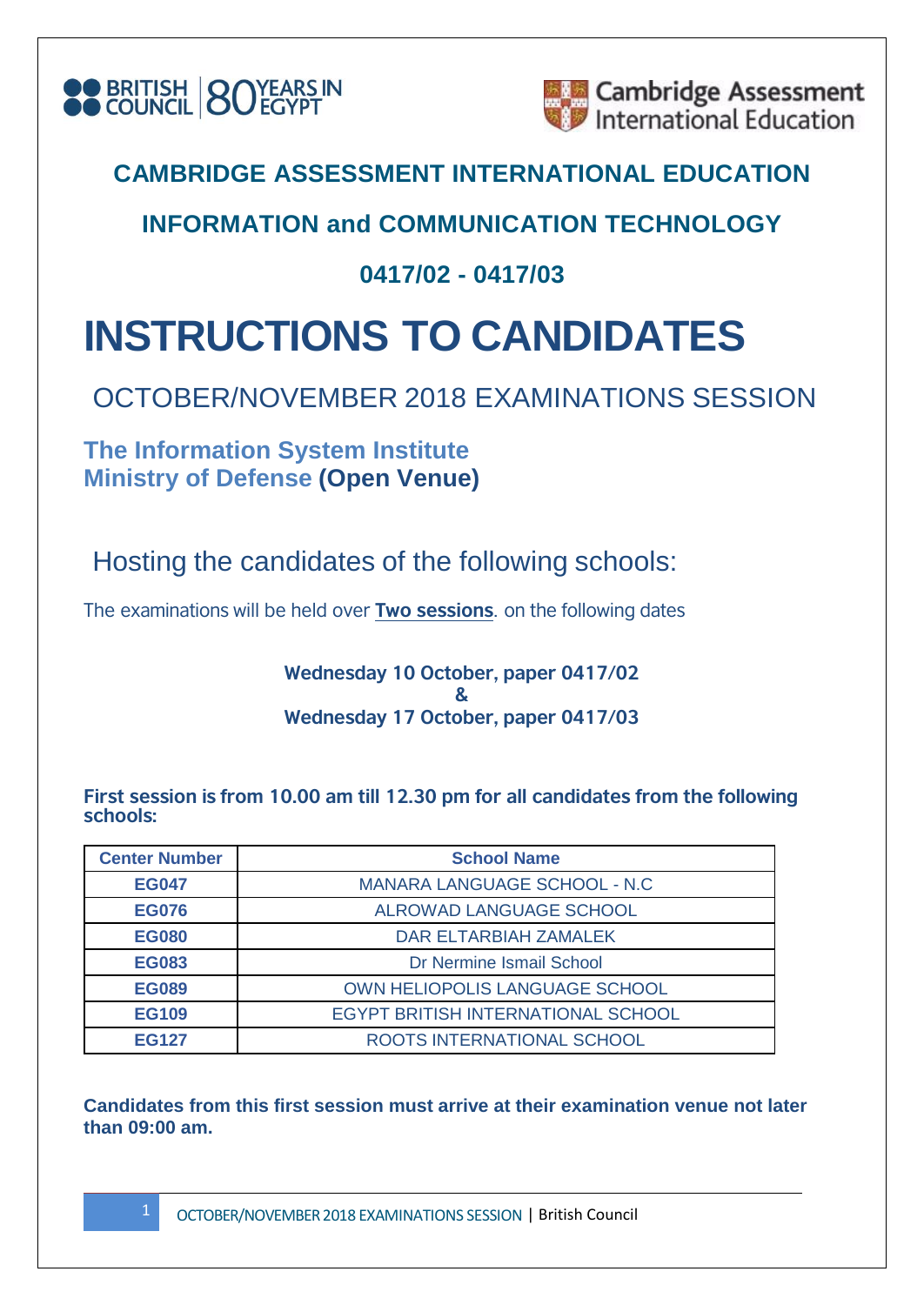



#### **INFORMATION and COMMUNICATION TECHNOLOGY**

#### **0417/02 - 0417/03**

#### **Second session is from 1:30 pm. till 04:00 pm for all candidates from the below schools:**

| <b>Center Number</b> | <b>School Name</b>                 |
|----------------------|------------------------------------|
| EG019                | DAR ELTARBIAH AGOUZA               |
| <b>EG186</b>         | TALAEE EL MOSTAQBAL BRITISH SCHOOL |
| <b>EG082</b>         | AL BASHAER SCHOOL                  |

**Candidates from this second session must arrive at their examination venue not later than 12:00 pm.**

## EXAM VENUE DETAILS:

The examinations will be held in the below location, as follows:

**The Information System Institute Ministry of Defense**

• **Address**: Ahmed Tayseer, Nasr City, Cairo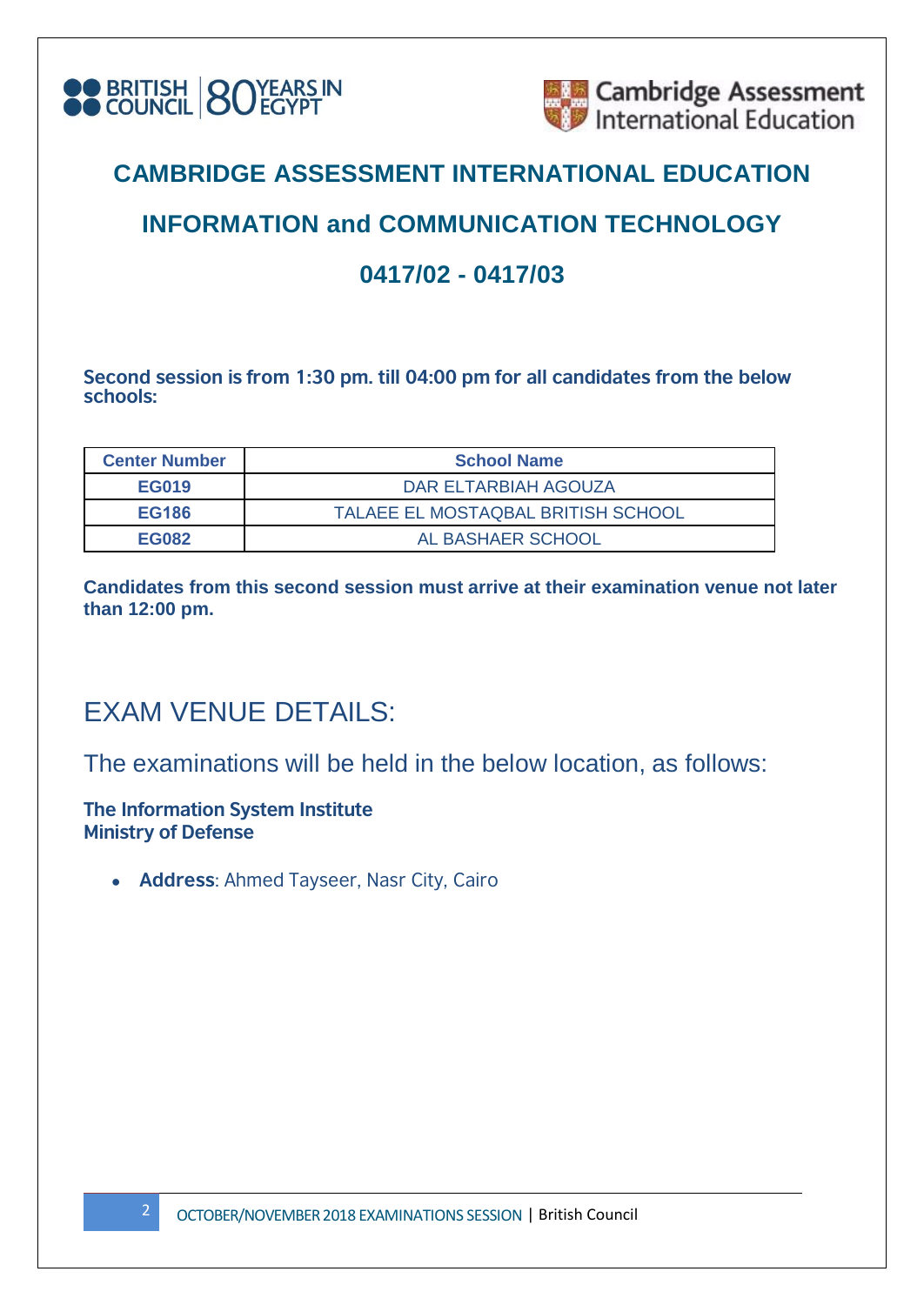



## **INFORMATION and COMMUNICATION TECHNOLOGY**

#### **0417/02 - 0417/03**

Dear Candidates,

#### **PLEASE READ THE FOLLOWING INSTRUCTIONS VERY CAREFULLY:**

- Please note that your Individual Statement of Entry is the official document you should follow regarding examination dates and timing.
- Please make sure that you are fully aware of the examination venue (place) and starting time. (Both mentioned above).
- You must be in possession of the original stamped statement of entry with your picture which you should have received from your school.
- **Seat numbers**: Your seat number changes for every examination. Before each examination you must check your hall and seat number on the venue noticeboard.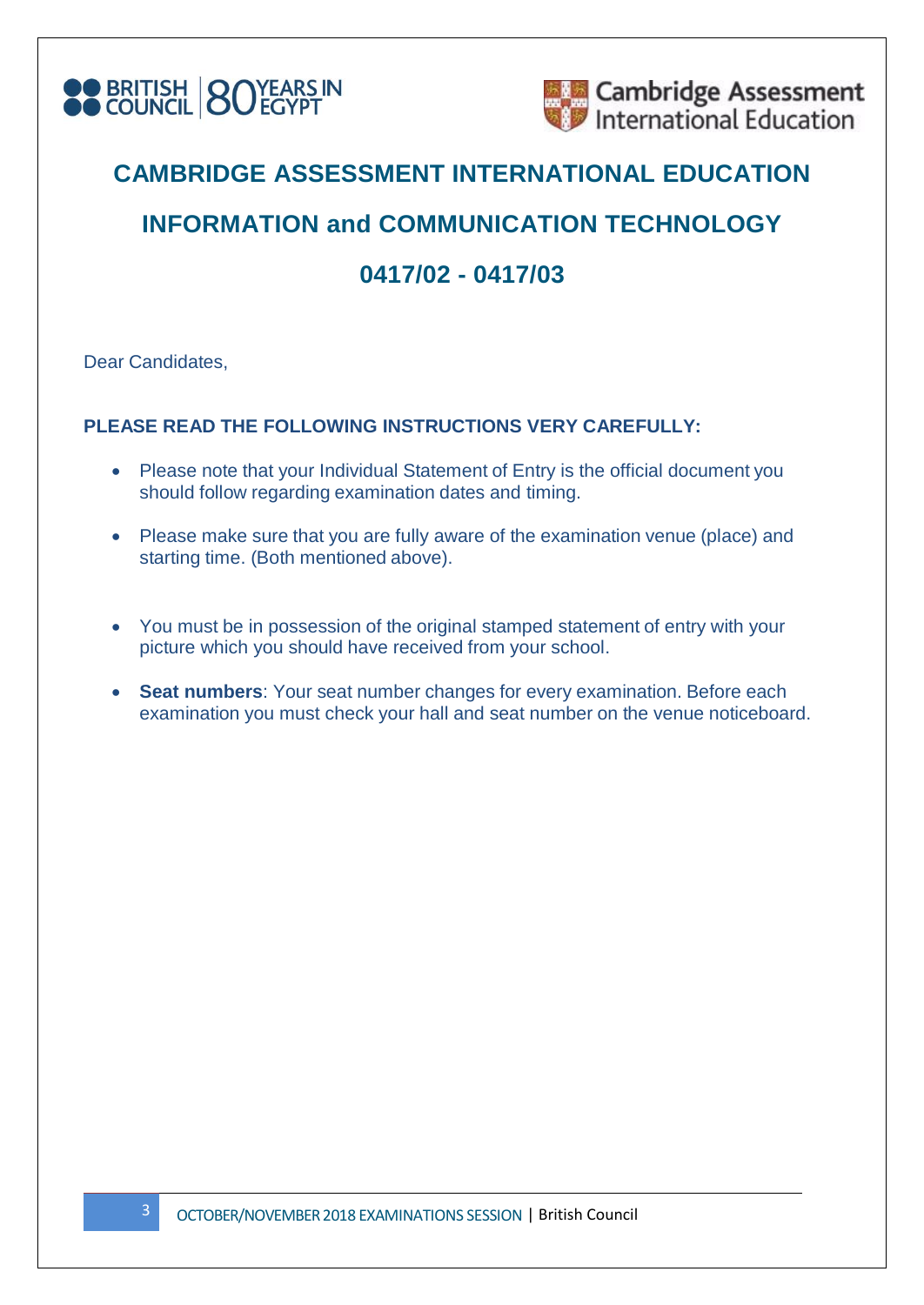



## **CAMBRIDGE ASSESSMENT INTERNATIONAL EDUCATION INFORMATION and COMMUNICATION TECHNOLOGY**

## **0417/02 - 0417/03**

#### **EXAM DAY INSTRUCTIONS:**

• Candidates from the first session should arrive at their examination venue not later

than 09:00 am.

• Candidates from the second session should arrive at their examination venue not

later than 12:00 pm.

- Students arriving to the examination venue out of their school uniform will not be permitted to sit for the examinations under any circumstances. (any type of hat or cap is not permitted).
- No Mobile phones are allowed into the examination hall or laboratories and during full centre supervision in practical examinations. Candidates may be disqualified from the examination session if they fail to comply with Cambridge International regulations.
- Internet access to any search engine or personal emails is not allowed.
- Access to step by step guide websites and exams forums, is not permitted.
- Every school should have a school representative with an authorized letter from the school's coordinator to accompany the candidates to the exam venue.
- Parents/teachers are not allowed on premises during the examinations.
- Candidates may be disqualified from the examination session if they fail to comply with Cambridge International regulations.
- The British Council is not responsible for bags and valuables left unattended.